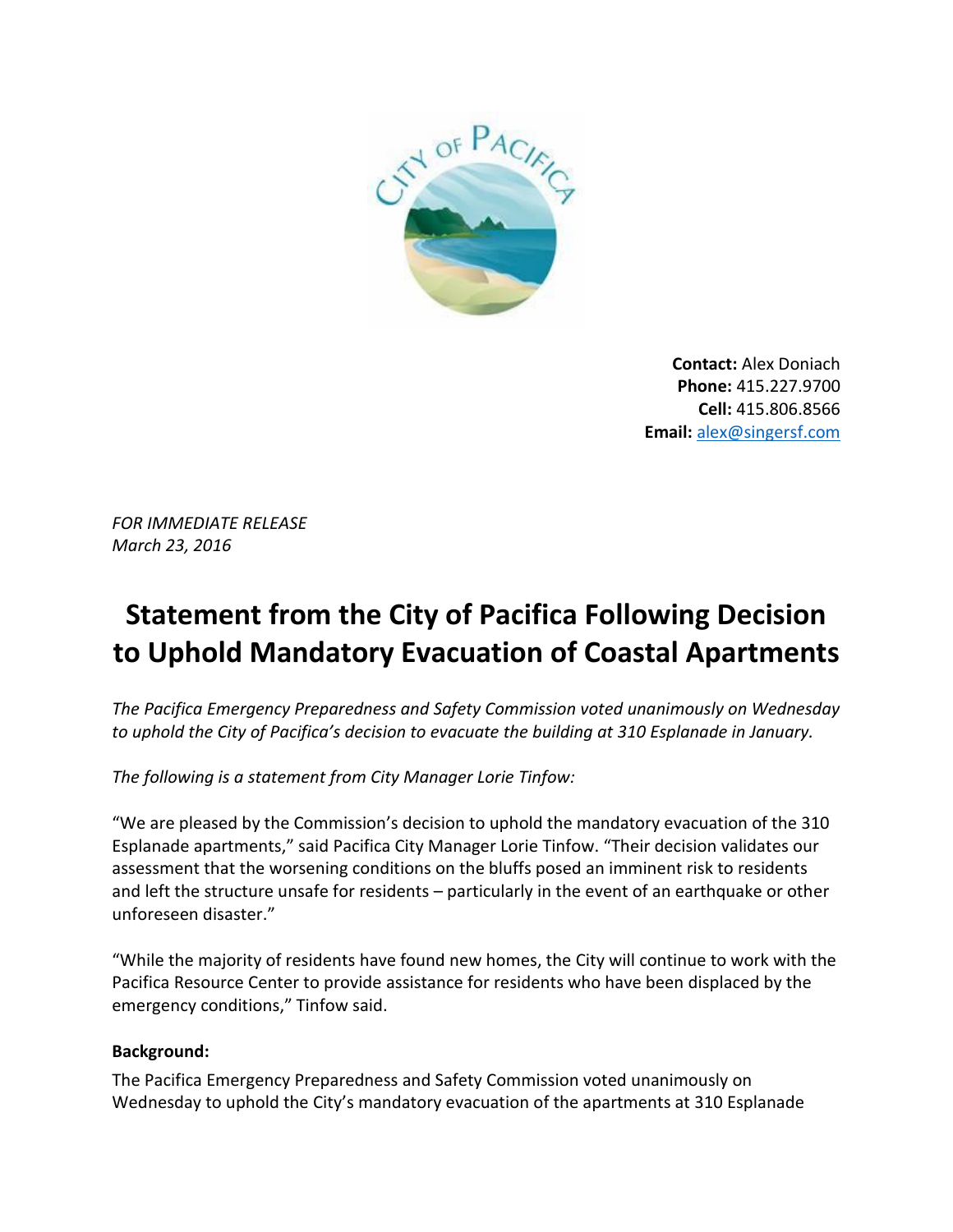Ave. to protect resident safety. The Commission will confirm a written summary of the decision on April 20.

Pacifica Chief Building Official Mike Cully "yellow-tagged" the apartments at 310 Esplanade Ave. on Jan. 25, 2016, and declared the structures uninhabitable after El Nino-related storms caused wave-driven erosion of the adjacent bluffs. A yellow-tag designation means residents are allowed to access the buildings only to remove belongings.

## **Relocation Assistance for Residents**

The City has worked with the American Red Cross to provide emergency shelter and the Pacifica Resource Center to coordinate relief until residents are able to find new housing. Of the households displaced, 14 have already found permanent housing.

The City has also sought outside funding for financial aid to assist evacuees. To date, San Mateo County has committed approximately \$20,000 through Measure A sales tax for security deposits, rent assistance and to help cover motel stays as residents search for new housing. Several residents with Housing Authority vouchers are also being assisted by Abode Services, an agency contracted by the Housing Authority to help San Mateo County residents with vouchers find housing.

The Linda Mar Safeway has also provided \$2,500 in gift cards to displaced residents of 310 Esplanade Ave. and a Pacifica Winter Storms fund has been set up online and continues to accept donations to provide further assistance.

"We are dedicating our efforts to providing the resources and support needed by the displaced households during this difficult time," said Anita Rees, executive director of the Pacifica Resource Center. "While forced transition is never easy, we want residents to know that we are here to help. Resources are available and we have connected with every resident impacted by this emergency, offering them support as they have needed it."

## **Background on 310 Esplanade**

City officials say the appeal filed by Millard Tong, the owner of 310 Esplanade Ave. and the recently demolished 320 Esplanade, Bart Willoughby, a former building resident, and several others ignores years of warnings by the City regarding the bluff's progressive erosion and disregards the findings of a geotechnical expert, officials said.

An independent analysis by Principle Geotechnical Engineer Ted Sayre of Cotton, Shires and Associates, Inc. confirmed the need to yellow-tag the structure, calling the building's precipitous location on the crumbling bluffs "untenable and a clear danger to occupants."

"The current combination of over-steepened bluffs combined with the ongoing El Nino storm season results in a high level of risk to certain living space areas on the property," Sayre wrote